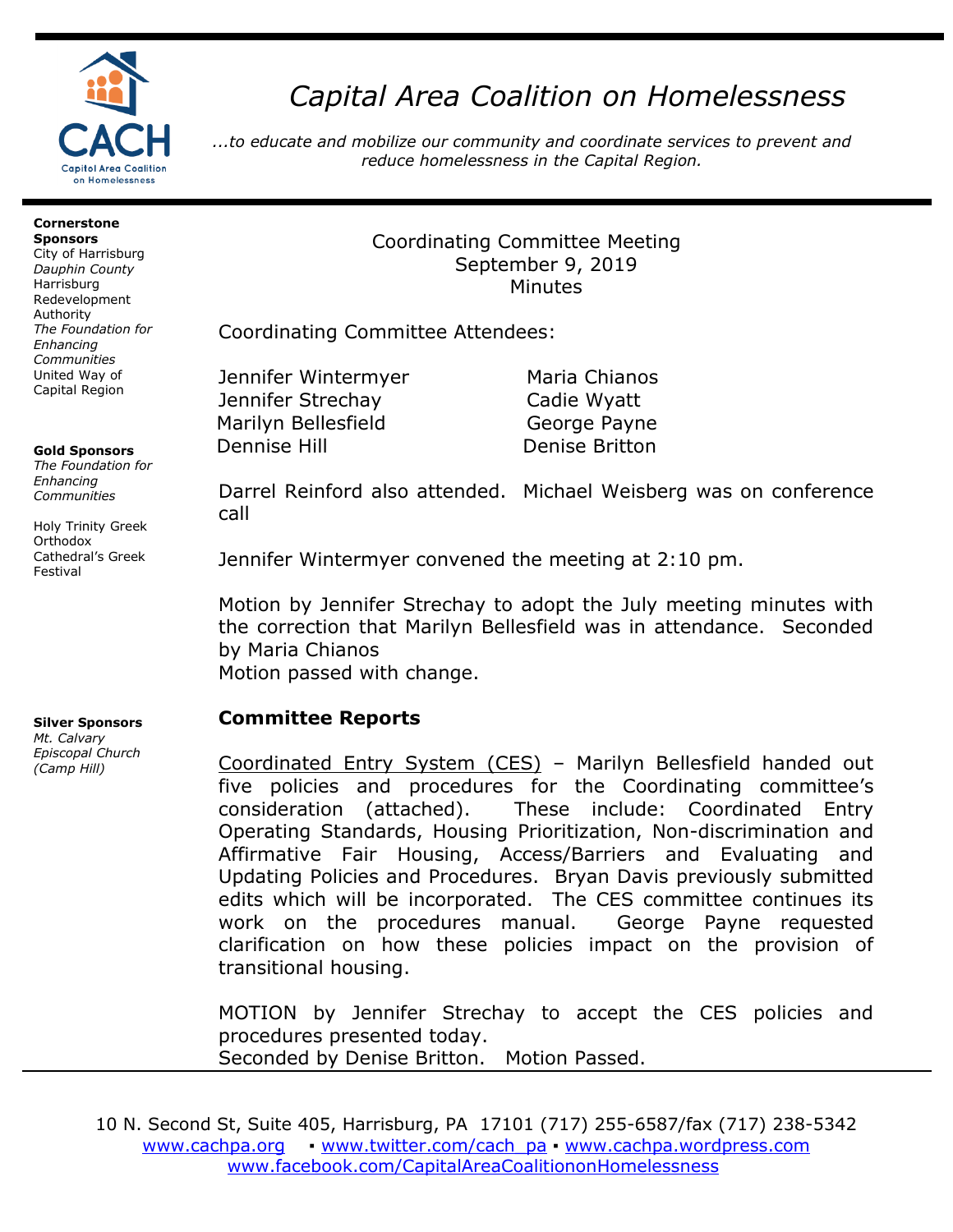Service Delivery/Data Collection - George Payne reported that the committee will conduct trainings this and next month on the topics of Equal Access and Domestic Violence. A future training will cover the use of McKinney-Vento funds to school districts to ensure the education of homeless students.

Housing – Mike Weisberg told us that new 811 housing applications were submitted for the 40 vouchers. Challenges continue to locate property owners willing to rent. We discussed the management of 40 additional 811 vouchers recently requested and moving residents of the Shelter  $+$  Care program into other housing, making those units available. A requirement of the 811 housing is that there be 80% occupancy in the first year. Mike said the Monarch Developers is working with the Housing Authority of Dauphin County on an application to PA Housing Finance Agency. He spoke to Cadie Wyatt about getting the Harrisburg Housing Authority involved with this committee in order to prioritize the placement of homeless people in available units. She will talk to housing staff about possible involvement. George Payne said he will re-send the policy used by the Housing Authority of Dauphin County. The committee sent a Survey Monkey out to survey about meeting dates/times.

Community Conversations – Denise Britton submitted the attached report which covers the committee's agenda items. Their work includes continuation of planning for the faith submit, which is moved to later in 2019. Additional work continues with the Dream Builders which an activity was held this summer for area youth.

**2019 Continuum of Care (CoC) application –** George Payne said the renewal applications were received by the due date of August  $30<sup>th</sup>$ . Two new applications were received, one by Gaudenzia/Delta for domestic violence/rapid re-housing services and another for Coordinated Entry System as submitted by CACH. Exhibit 1 is completed. One item needed to strengthen this portion is the passage of the attached resolution calling for a procedure for ensuring education to homeless students. This procedure will inform families of their educational rights, continue CACH's work with homeless liaisons in the school districts and the agency Educating Children and Youth Experiencing Homelessness, and provide trainings to ensure our network understands the resources provided by the McKinney-Vento act to support this education. The Ranking committee will meet September  $13<sup>th</sup>$ . The committee consists of Coordinating committee officers plus representatives of the CACH founders: City of Harrisburg, Dauphin County, The Foundation for Enhancing Communities, and the United Way of the Capital Region.

MOTION made by Jennifer Strechay to adopt Resolution 2-2019 adopting policies and procedures for ensuring the education of homeless students. Seconded by Maria Chianos. Motion passed.

10 N. Second St, Suite 405, Harrisburg, PA 17101 (717) 255-6587/fax (717) 238-5342 [www.cachpa.org](http://www.cachpa.org/) • [www.twitter.com/cach\\_pa](http://www.twitter.com/cach_pa) • [www.cachpa.wordpress.com](http://www.cachpa.wordpress.com/) [www.facebook.com/CapitalAreaCoalitiononHomelessness](http://www.facebook.com/CapitalAreaCoalitiononHomelessness)